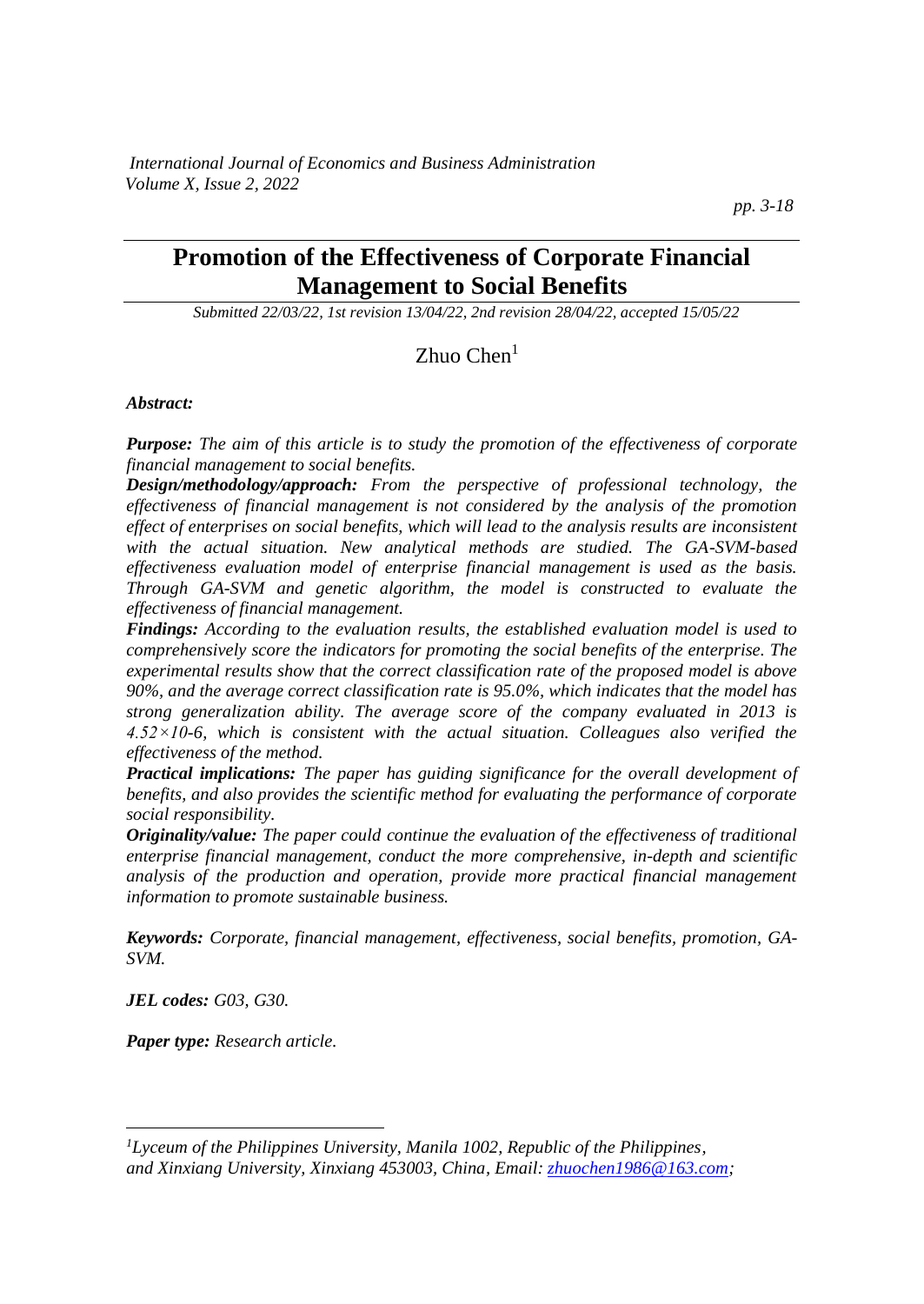## **1. Introduction**

Under the new situation, the development of enterprises has higher requirements for the construction of internal control systems and the content of financial management. Enterprise financial management can effectively guarantee the effectiveness of the conduct of corporate economic activities and management. At the same time, the company's production and operating costs can be reduced, and corporate assets can be protected to avoid corporate financial and operational risks (Twomey *et al.,* 2015). The construction of financial management should be highly valued in order to play its role and significance.

With the continuous development of the market economy, the scale of enterprises has been continuously expanded, the influence of science and technology has gradually increased, the internal and external costs of enterprises have become increasingly obvious, and the negative external effects of enterprises have attracted more and more attention. In the 1950s, the function of promoting social benefits is widely studied in developed countries. The business community is also actively involved in this debate, and a large number of theories and facts show that companies should assume certain social responsibilities (Nangka *et al.,* 2015).

Howard R. Bowen's "Social Responsibility for Entrepreneurs" published in 1953 announces the beginning of the discussion on corporate social responsibility issues (Joseph, 2015). Since then, this issue has been the focus of the industry and a series of discussions have been carried out. But there are many differences in the views of scholars.

The comprehensive evaluation of enterprises should take into account both economic and social benefits. At present, China's evaluation of the economic benefits of enterprises has been relatively mature, but there is very little research on social responsibility. There is still no consensus on how to establish the evaluation index system and model for corporate social benefits, which affects the comprehensive, systematic and fair evaluation of enterprise benefits to a certain extent (Eun, 2018). The focus of this method research is to explore the evaluation index system and model of the social benefit promotion function suitable for China's national conditions. From this point of view, the research of this method has certain theoretical significance and has certain guiding significance for supervising the implementation of corporate social responsibility in China.

### **2. Materials and Methods**

## **2.1 The GA-SVM-based Effectiveness Evaluation Model of Enterprise Financial Management**

*Support Vector Machines (GA-SVM):* The analysis of the promotion of social benefits is based on the evaluation of the effectiveness of financial management.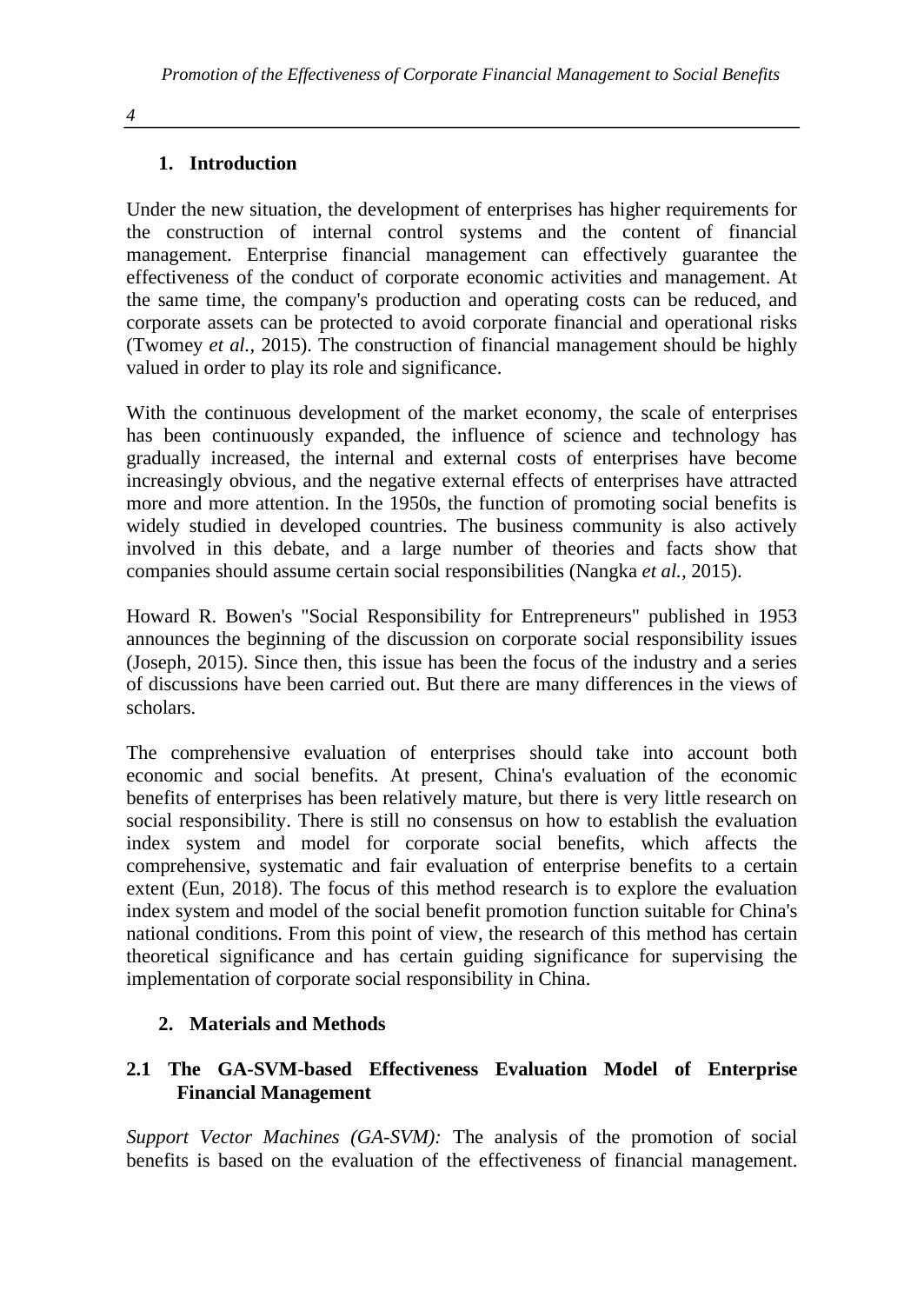Support vector machine is new technology in data mining, which is the new tool to solve machine learning problems by means of optimization method (Thillaivanam *et al.,* 2016). Its essence is learning algorithm based on the optimization theory using linear functions in high-dimensional feature space. The algorithm is based on the structural risk minimization criterion and achieves the maximum generalization ability by minimizing the risk upper bound of the generalized error (Reayat, 2015).

When the sample is linearly separable, the support vector machine is algorithm for solving the maximum interval solution in the sample space. When the sample is not linearly separable, the algorithm maps the sample set to high-dimensional space by the appropriate kernel function to achieve the linearly separable image of the sample set in high-dimensional space (Pendharka *et al.,* 2016).

Assume that the sample is linearly separable, it is

$$
(x_i, y_i), i = 1, 2, ..., n, x \in R^d, y \in \{-1, +1\}
$$

In d-dimensional space, the general form of the linear classification function is  $g(x) = w \cdot x + b$ , the specific classification equation is

$$
w \cdot x + b = 0 \tag{1}
$$

The normalization process is performed so that both types of samples satisfy  $|g(x)| \ge 1$ . That is to say, the sample closest to the classification surface  $|g(x)|=1$ , its classification interval is equal to  $2/\|w\|$ . Therefore, the task with the largest classification interval of the support vector machine is transformed into minimize  $||w||$  or  $||w||^2$  (Dang *et al.*, 2017). To ensure that the classification is correct for all samples, it must be satisfied:

$$
y_i[(w \cdot x) + b - 1] \ge 0, i = 1, 2, ..., n
$$
 (2)

In summary, the classification surface that satisfies the above conditions and minimizes  $||w||^2$  is the optimal classification surface. The problem of solving the optimal classification plane by SVM can be transformed into the following constrained optimization problem, that is, under the constraint of equation (2), the minimum value of the following function is obtained (Baptista *et al.,* 2016):

$$
\varphi(w) = \frac{1}{2} ||w||^2 = \frac{1}{2}(w \cdot w)
$$
\n(3)

This problem is further translated into the Language function: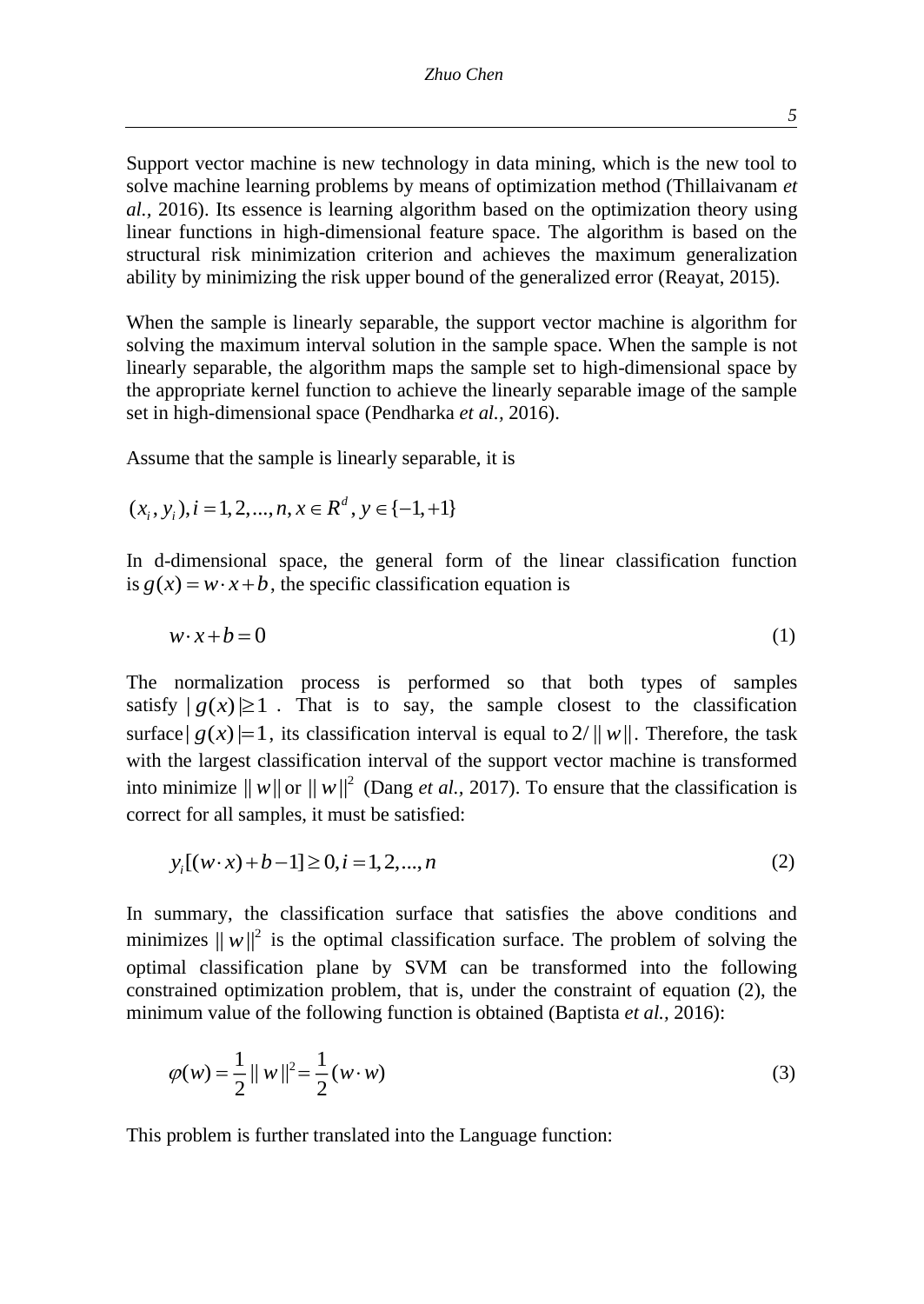$$
L(w, b, a) = \frac{1}{2}(w \cdot w) - \sum_{i=1}^{n} a_i \{y_i[(w \cdot x) + b] - 1\}
$$
 (4)

The optimal classification function is

$$
f(x) = \operatorname{sgn}\{(w^* \cdot x + b^*)\} = \operatorname{sgn}\{\sum_{i=1}^n a_i^* y_i(x^* \cdot x) + b^*\}
$$
 (5)

sgn is a symbolic function. In the case where the sample is strictly linearly separable, it can be processed as described above.

In the case where the sample is not linearly separable, the relaxation variable needs to be introduced. The relaxation variable  $\xi$   $\geq$  0 is added to the equation (2) to satisfy the condition. Equation (2) can be replaced by the following equation:

$$
y_i[(w \cdot x) + b - 1] + \xi_i \ge 0, i = 1, 2, ..., n
$$
\n(6)

The corresponding objective function is also transformed into the minimum value of the following function:

$$
\varphi(w,\xi) = \frac{1}{2} ||w||^2 = C \left| \sum_{i=1}^n \xi_i \right| \tag{7}
$$

 $C > 0$  is constant, it is a parameter that controls the degree of punishment for a sample of right and wrong (Shin *et al.,* 2015).

The most prominent advantage of SVM is not to solve the linear separable problem, but to solve the nonlinear problem. The method is to map the input vector to highdimensional eigenvector space. If the chosen mapping function is appropriate and the dimension of the feature space is sufficiently high, most nonlinear separable modes can be transformed into linear separable modes in the feature space. Therefore, the optimal hyperplane in the feature space can be constructed for pattern classification, which is related to the inner product kernel function (Claxto *et al.,* 2016). The radial basis kernel function is selected as shown in equation (8).

$$
K(x, x_i) = \exp\{-\frac{|x - x_i|^2}{\sigma^2}\}\tag{8}
$$

Each base function center of the support vector classifier machines corresponds to one support vector, and the support vector and the output weight are automatically determined by the algorithm (Cantuarias-Villessuzanne *et al.,* 2016).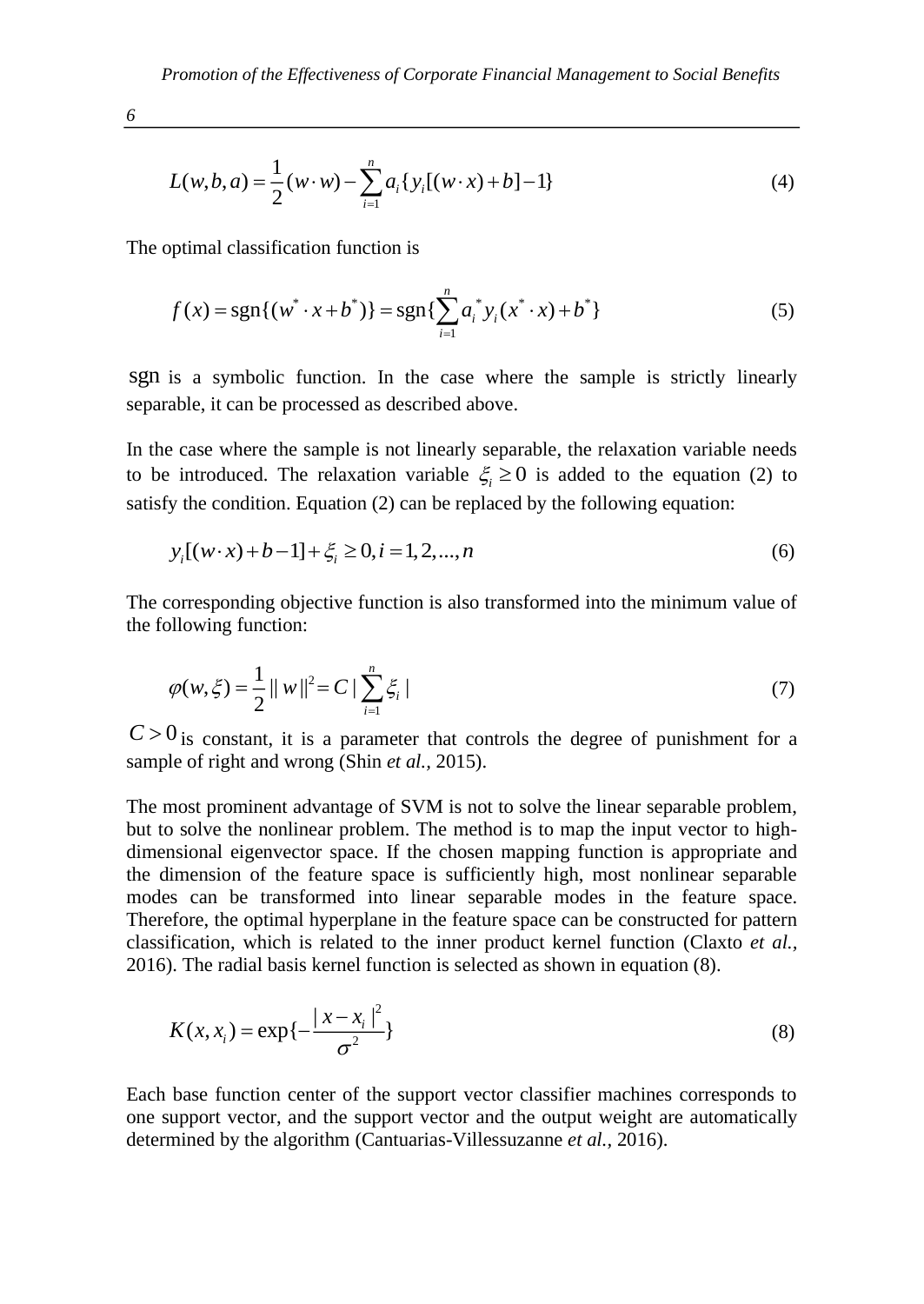*Genetic algorithm:* Another important problem of the support vector classifier machines is the selection of parameters. Different parameters directly affect the classification accuracy and generalization ability of the model. Therefore, the genetic algorithm is used to select the model parameters of the support vector machine, and then the optimization of the model is realized. The support vector machine for the radial basis kernel function needs to determine two parameters: one is the penalty coefficient C and the other is the variance  $\sigma$  (Lee *et al.,* 2015). The specific method is as follows:

(1) Encoding and initialization: Each pair C and  $\sigma$  can be considered as an individual in the population, encoded in binary. The initialized population contains 10 individuals, and the initialized binary code is converted into the real number code, which is normalized and converted into the initial solution (Nieminen *et al.,* 2015). These strings are evenly distributed in the space, and the corresponding C and  $\sigma$  values are evenly distributed in the parameter space.

(2) Variation operation: There are many types of operator selection, such as roulette, sorting, random traversal sampling, and so on. According to the fitness of individuals in the parent population, the random traversal sampling method is used to select excellent individuals. Cross-operation is the main method of genetic algorithm to generate new individuals, which determines the global search ability of the algorithm (Rebonato, 2017). Here, the discrete recombination of new and old populations is adopted. The mutation operation is method of generating a new gene, which determines the local search ability of the algorithm. Here the mutation probability is 0.7. After selection, crossover and mutation, the population can be regained that retains the superior characteristics of the previous generation. The newly obtained population should be evaluated again for fitness, and then judged according to the termination conditions of the program to determine whether the goal of optimization is achieved, and then whether the genetic operation needs to be continued.

(3) Global optimal convergence: The condition of the end of the genetic process is that the fitness of the optimal individual reaches a given threshold, or the fitness and group fitness of the optimal individual no longer rise. One of the two conditions is considered to be the convergence of the iterative process of the algorithm, and the algorithm ends. Otherwise, replace the previous generation with a new generation of groups selected, crossed and mutated, and return to (2) continue to perform (Noh and Lim, 2015).

*Model establishment:* According to the above, the effectiveness evaluation of enterprise financial management is the same as the division of points in geometric space. Suppose there are n indicators in the feature space of the enterprise sample, the number of financially normal enterprises is m, and the number of enterprises in the financial crisis is  $k$ , they form the sets  $X$  and  $Y$  respectively. There may be the intersection between the two sets, and the purpose of constructing the model is how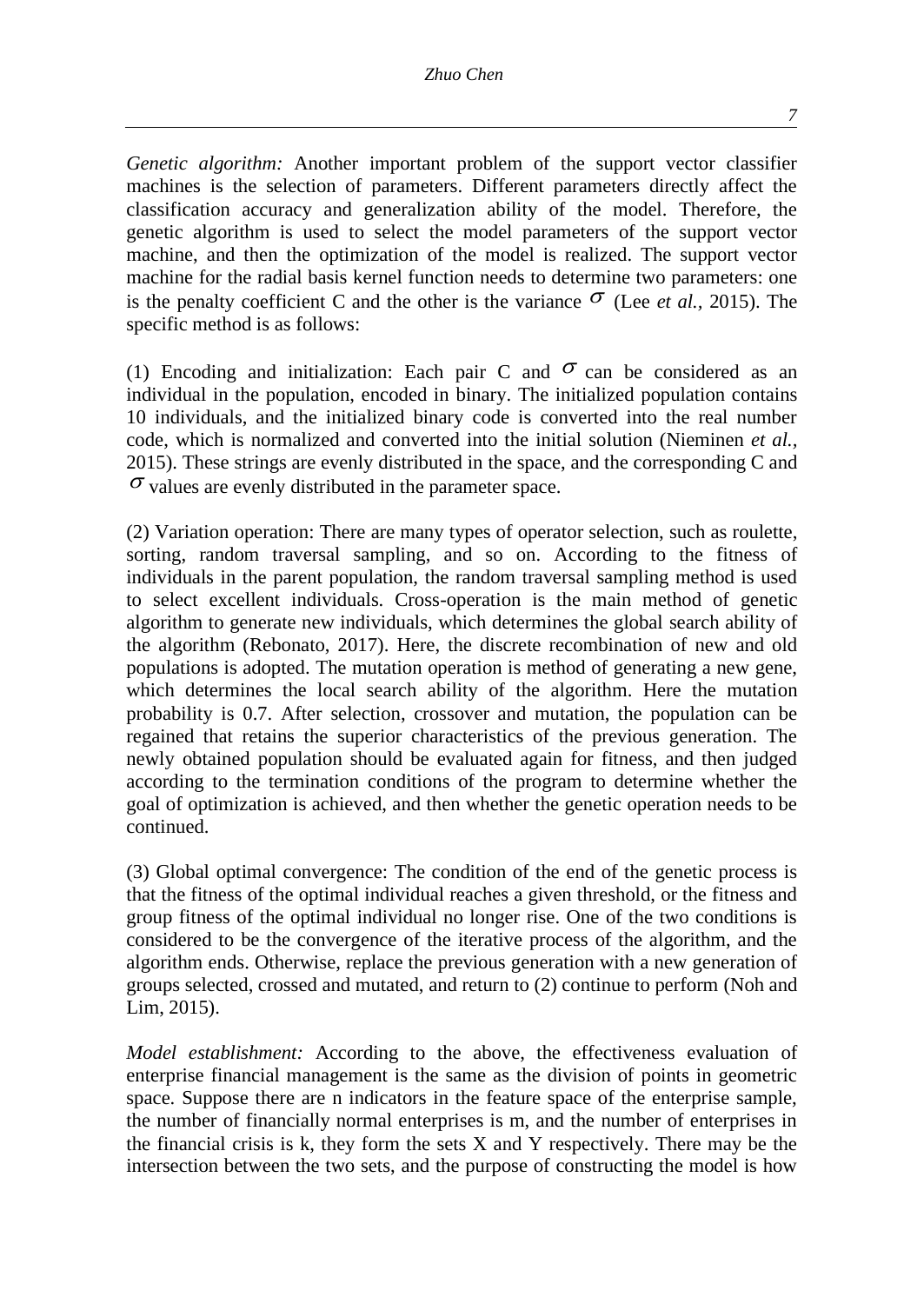to separate the two sets with minimal error rate and highest efficiency (Raudla *et al.,* 2015).

The empirical method is used to establish the enterprise financial management effectiveness evaluation model, which includes two processes of model training and model testing. If the trained and tested model has good recognition capabilities, it can be applied to specific evaluations to further verify the validity of the model. The model structure is shown in Figure 1.

*Figure 1. Structure chart of effectiveness evaluation model for enterprise financial management*



*Source: Own study.*

The thick black arrows in the Figure indicate the data flow direction of the training and test samples, and the thin arrows indicate the direction of the data flow in the actual enterprise financial management effectiveness evaluation process (Hepworth, 2018). As can be seen from Figure 1, the first step in model building is to establish training samples and test samples, and then input training samples to train the classifier. After the training is over, enter the test sample to verify the results of the training. If the financial management effectiveness of the enterprise in the future is consistent with the discriminant result of the model classifier, the model is designed successfully.

### **2.2 Evaluation Model of Corporate Financial Management Effectiveness on the Promotion Function of Social Benefit**

The effectiveness of corporate financial management has multifaceted contents for the promotion of social benefits, so its evaluation indicators are also indicator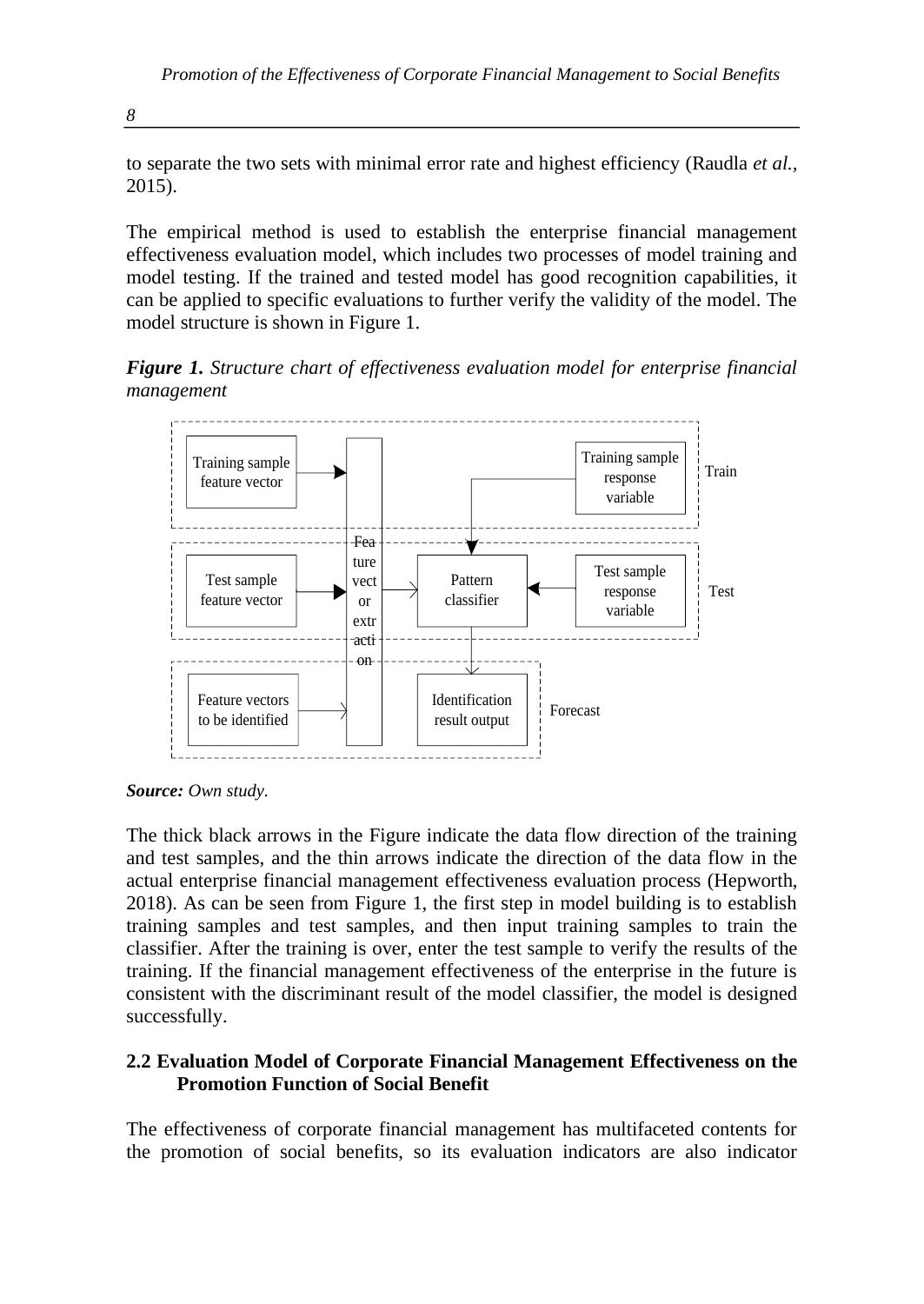system. Fifteen indicators such as net taxes and fees, asset tax rates, employment numbers, per capita income of employees, and return on net assets are selected. In order to evaluate the promotion of corporate social benefits, the comprehensive score function is constructed to compress the selected indicators into a composite score (Yermack, 2017):

$$
V_i = \sum a_{ij} F_{ij} \tag{9}
$$

Where,  $V_i$  is the comprehensive score of the i-th corporate social benefit;  $a_{ij}$  is the weight of the j-th indicator of the i-th enterprise;  $F_{ij}$  is the score of the j-th indicator of the i-th enterprise.

As a more mature statistical method, factor analysis is used to determine the weight of the indicator. As early as 1904, factor analysis models are used to explain human behavior and abilities. Since the 1950s, it has gradually gained application in sociology, economics, medicine and marketing (Dembek *et al.,* 2016). The technical route for promoting functional evaluation is shown in Figure 2.

*Figure 2. The technical line of evaluating the effectiveness of corporate financial management on social benefit promotion function*



*Source: Own study.*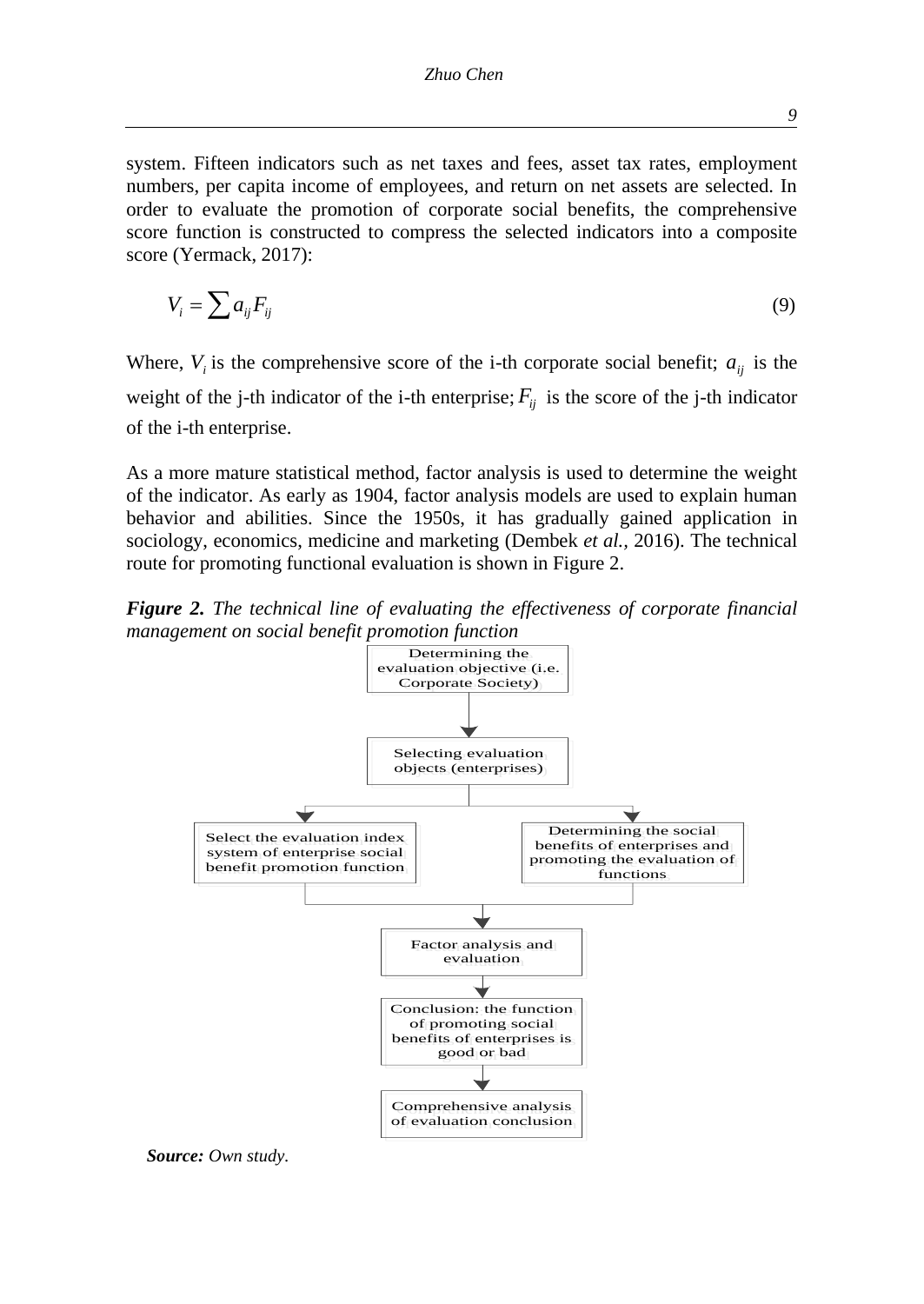Factor analysis first requires the solution of the initial factor. The main purpose of this step is to determine the number of factors that can explain the relationship of the observed variables. In this paper, the principal component analysis method is used to solve the initial factor. It is a mathematical transformation method that converts the given set of related variables into another set of unrelated variables by linear transformation, and the new variables are arranged in descending order of variance (Letch, 2016).

In the mathematical transformation, the total variance of the variables is kept constant, so that the first variable has the largest variance, which is called the first principal component; the second variable has the second largest variance and is not related to the first variable, which is called the second principal component. By analogy, k variables have k principal components, and the last principal component has the smallest variance (Liu and Guo, 2017). The specific solution process is as follows:

Let  $X$  is the observed variable matrix and  $R$  is the correlation matrix of the observed variables. The real number  $\lambda$  and non-zero vector T makes the following formula hold:

$$
RT = \lambda T \tag{10}
$$

 $\lambda$  is called the eigenvalue of the matrix k, and T is called the eigenvector of the matrix corresponding to  $\lambda$ .

$$
|R - \lambda I| = 0 \tag{11}
$$

The k eigenvalues of R are obtained and arranged from large to small as follows:

$$
\lambda_1 > \lambda_2 > \dots \lambda_k > 0 \tag{12}
$$

Because the eigenvalues of the correlation matrix are real numbers, and there are k linearly independent eigenvectors. Therefore, a set of orthogonal unit feature vectors  $T_1, T_2, ..., T_k$  of R can be found.  $T_i$  is the unit eigenvector corresponding to  $\lambda_i$ , which satisfies  $RT_i = \lambda T_i$ , then  $T = (T_1, T_2, ..., T_k)$  is an orthogonal matrix, which needs to satisfy the following equations:

$$
TT' = T'T = I \tag{13}
$$

Set  $Q = diag(\lambda_1, \lambda_2, \lambda_3)$ , then

$$
RT = TQ \tag{14}
$$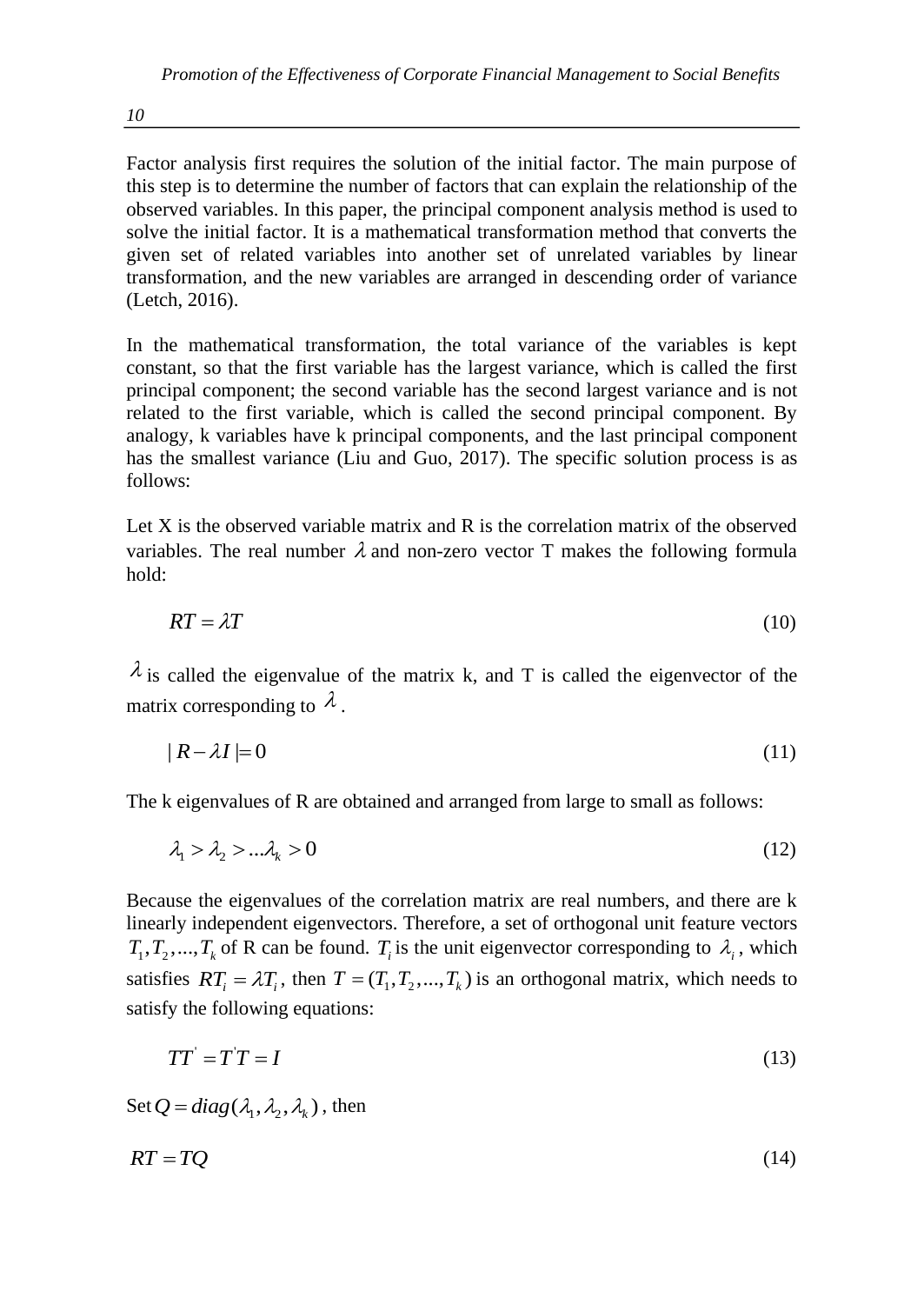That is

$$
R = TQT
$$
\n<sup>(15)</sup>

Set 
$$
f = T'X
$$
, the covariance matrix of f is:  
\n
$$
M = E[FF'] = E[T'XXT] = T'E[XX']T = T'RT = Q = diag(\lambda_1, \lambda_2, ..., \lambda_k)
$$
\n(16)

P-th principal component  $f_p = T_p X$  The principal component  $f_1, f_2, ..., f_k$  obtained is irrelevant, and the variance of  $f_p$  is equal to  $\lambda_p \cdot \sum \lambda_p = k$ , That is, the sum of the eigenvalues is equal to the number of variables (Yi *et al.,* 2016).

Principal component analysis only turns the relevant variables into irrelevant variables, but the number of variables does not decrease. To simplify the data, some relatively unimportant variables in the new variable matrix must be removed and the least information lost (Li, 2018). The eigenvalue criterion is generally adopted, that is, the principal component whose eigenvalue is greater than 1 is taken as the initial factor, and the principal component whose eigenvalue is less than 1 is discarded. However, sometimes in order not to lose too much information, the requirement of the feature value can be reduced. As long as the original data can be simplified, it is generally feasible to select more than 0.5.

In order to evaluate the sample by taking the obtained factor as variable, after finding the initial factor, the factor needs to be measured, and the value corresponding to each sample case is given, which are called factor values (Yan, 2017). The value of the p-th factor on the i-th case can be expressed as:

$$
f_{pi} = \sum_{j=1}^{k} \omega_{pi} x_{ji} \tag{17}
$$

Where,  $x_{ji}$  is the value of j-th variables in the i-th case;  $\omega_{pj}$  is the factor value coefficient between the p-th factor and the j-th variable. The factor solution obtained by principal component analysis can directly obtain the factor value coefficient, that is, the feature vector  $T_{pj}$ . The factor value is obtained by multiplying the factor value coefficient by the normalized value of the corresponding variable. Convert formula (9) as follows:

$$
V_i = \sum b_p f_{ip} \tag{18}
$$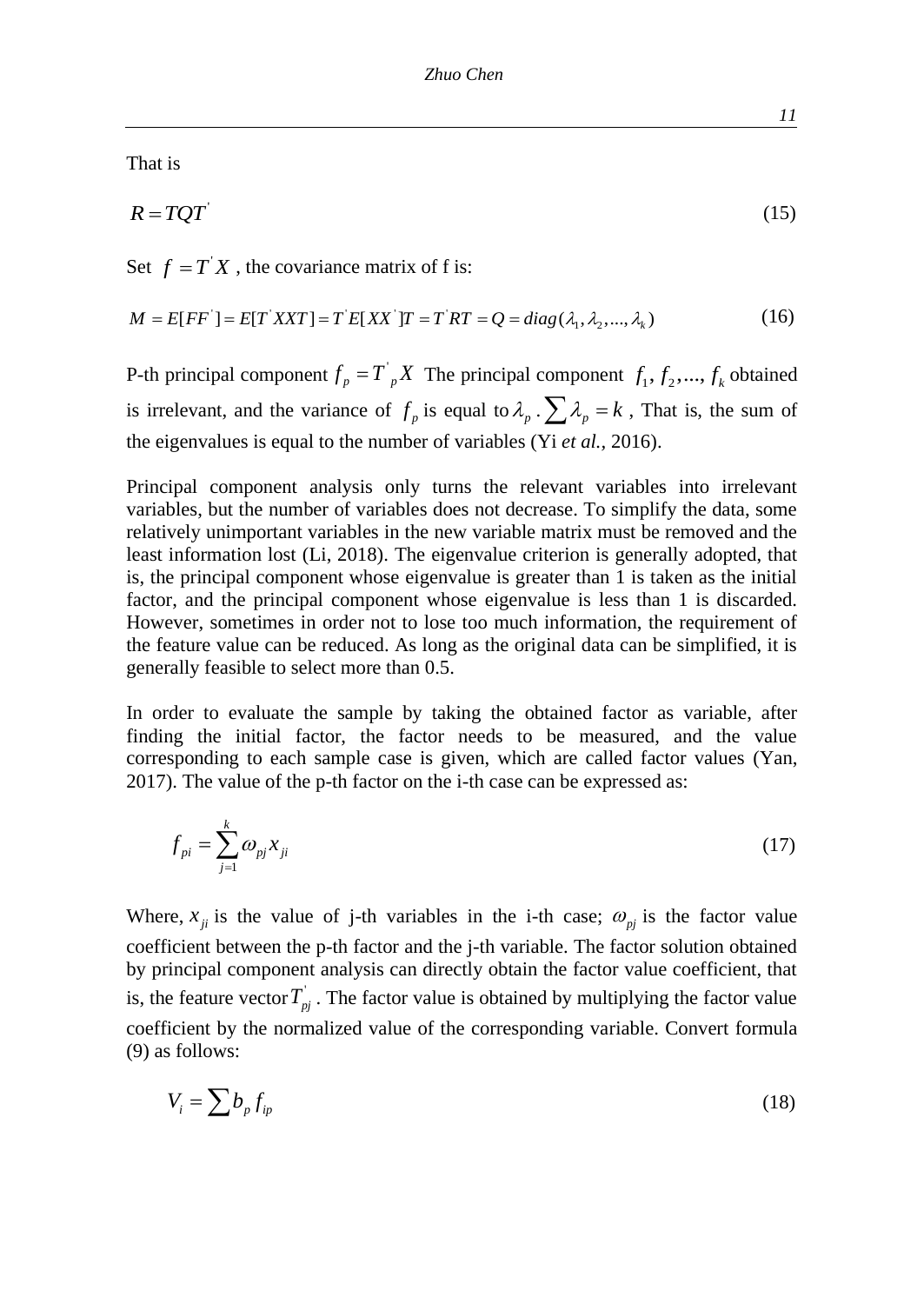Where,  $b_p$  is the weight. From the above analysis,  $\lambda_p / k$  represents the variance contribution rate, and  $b_p$  is the variance contribution rate.  $f_{ip}$  is the p-th factor value of the i-th enterprise. Therefore, the comprehensive score of the evaluation index of the promotion function can be obtained from the factor value and the variance contribution rate, and the sample can be analyzed.

# **3. Results**

# **3.1 Model Analysis**

## *3.1.1 Selection of training samples and test samples*

The establishment of the enterprise financial management effectiveness evaluation model consists of two parts: training and testing. Therefore, it is necessary to select appropriate training samples and test samples. The training sample selects 60 groups of listed companies (of which 50% were financially normal and financially crises). Three training samples are established, and each group selected 20 sets, 40 sets and 60 sets of data as training samples. The proportion of each group of samples containing +1 listed company is 50%, and the proportion of the class 1 sample is 50%. Finally, 40 listed companies are randomly selected from the 60 listed companies as internal test samples.

## *3.1.2 Model training and testing*

Using the financial data information of listed companies selected in the previous article as training samples, the GA-SVM enterprise financial management effectiveness evaluation model is trained. After the training is completed, the model is tested with the in-sample and out-sample. As shown in Table 1, the values in the table indicate the correct classification rate.

| Training sample size                                     | 20 groups | 40 groups | 60 groups |
|----------------------------------------------------------|-----------|-----------|-----------|
| Correct classification rate in samples                   | 92.5      | 95.0      | 97.5      |
| Out sample correct classification rate                   | 85.0      | 90.0      | 92.5      |
| Correct classification rate in average samples           | 95.0      |           |           |
| Average out sample correct classification rate           | 89.2      |           |           |
| $S_{\alpha\mu\nu\rho\alpha}, \Omega_{\nu\mu\alpha\beta}$ |           |           |           |

*Table 1. GA-SVM listed company financial evaluation model test results*

*Source: Own study.*

It can be seen from the test results in Table 1 that the correct classification rate in the samples of the three groups of samples is above 90%, and the average correct classification rate is 95.0%; the correct classification rate outside the sample is also above 85%, and the average correct classification rate is 89.2%. This shows that the generalization ability of this model is very strong. In addition, it can be found from the test results that as the number of training samples increases, the validity of the model increases correspondingly, which indicates that the validity of the model is greatly affected by the quality of the sample.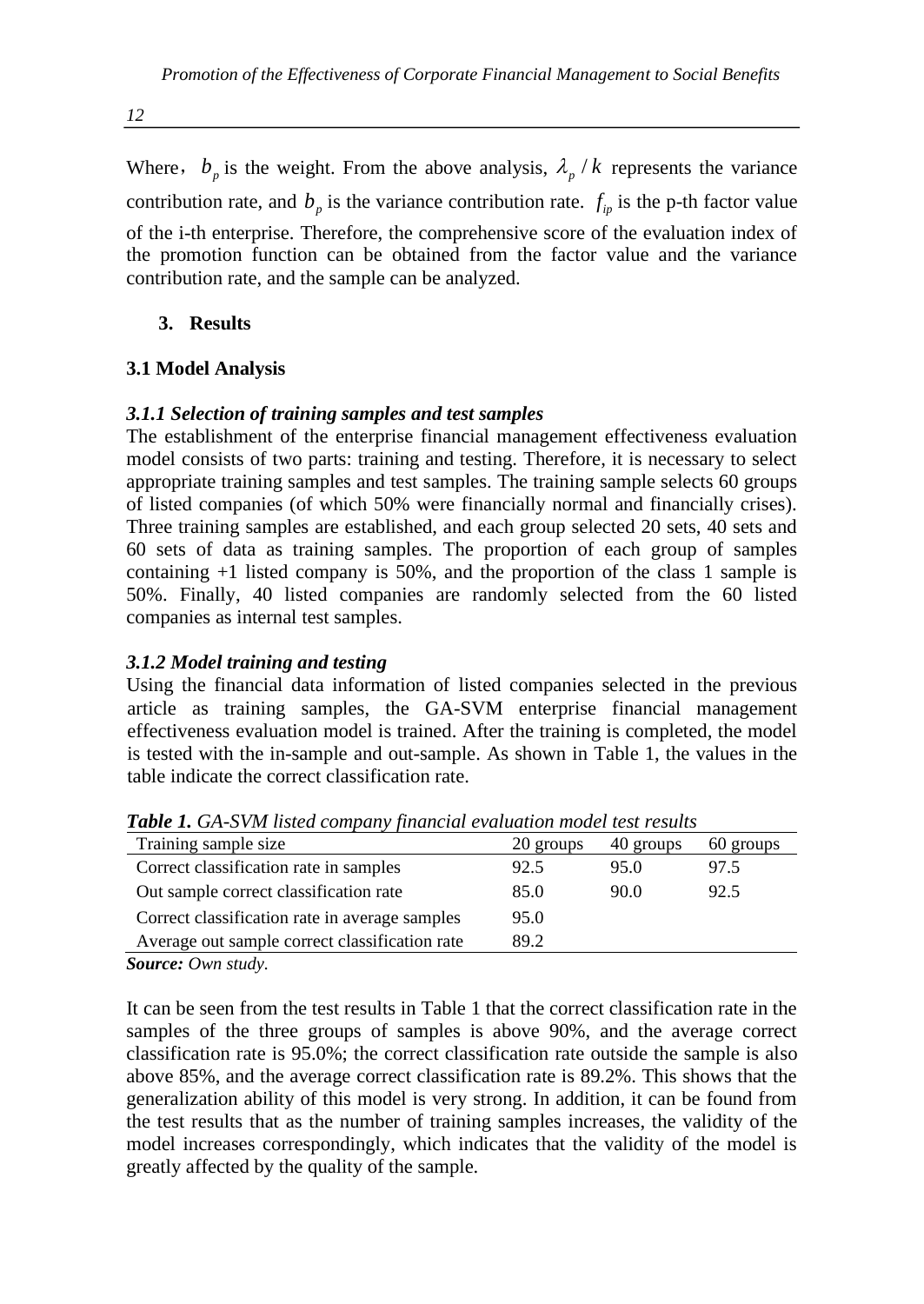The above empirical results prove that the evaluation model of GA-SVM enterprise financial management effectiveness has strong pattern recognition ability, and can accurately judge the financial management effectiveness of the future period based on the financial management data information.

## **3.2 Empirical Research to Evaluation of Promote Functional**

There are absolute numbers and relative numbers in the corporate social responsibility indicators selected in this paper. In order to make indicators with different meanings and dimensions comparable, relevant indicators need to be standardized. Transform  $z = (x - \overline{x}) / \sigma$  into normalized variable ( $\overline{x}$  is the mean of x and  $\sigma$  is the standard deviation of x). Normalized transformation does not change the correlation coefficient between variables. Standardized variables are used for empirical analysis using SPSS software.

### *3.2.1 Test of factor analysis*

The Bartlett sphericity test helps determine if the observed data is suitable for factor analysis. Starting from the correlation coefficient matrix of the variable, its zerohypothesis correlation coefficient matrix is the identity matrix. That is, the observed variables are irrelevant, and it is considered unsuitable for factor analysis. The experimental results show that the approximate chi-square values from 2013 to 2015 are 323.637, 311.459 and 379.76, respectively, and the degrees of freedom are all 105. The significant levels are all 0.000, which is less than the significant level of 0.05. That is, the data is suitable for factor analysis. The Bartlett sphericity test results are shown in Table 2.

|                    | Particular year              | 2013    | 2014    | 2015   |
|--------------------|------------------------------|---------|---------|--------|
| Bartlett's Test of | Approximate chi square value | 323.637 | 311.459 | 379.76 |
| Sphericity         | Degree of freedom f          | 105     | 105     | 105    |
|                    | Significant level Sig.       |         |         |        |

*Table 2. 2013-2015 years of Bartlett sphericity test results*

*Source: Own study.*

### *3.2.2 Determination and naming of common factors*

The Eigenvalues of the main factors and the variance contribution rate of each factor in 2013 and 2014 are only slightly different from those in 2015. Therefore, 2015 is taken as an example. According to the algorithm of this paper, the eigenvalues of the five main factors in 2015 are 4.010, 3.077, 2.542, 2.220 and 1.348. The cumulative value of the variance of the five eigenvalues as percentage of the total variance is 87.97%, that is, the variance explained by the five factors accounts for 87.97% of the total variance, which can more comprehensively reflect the information contained in the original indicator.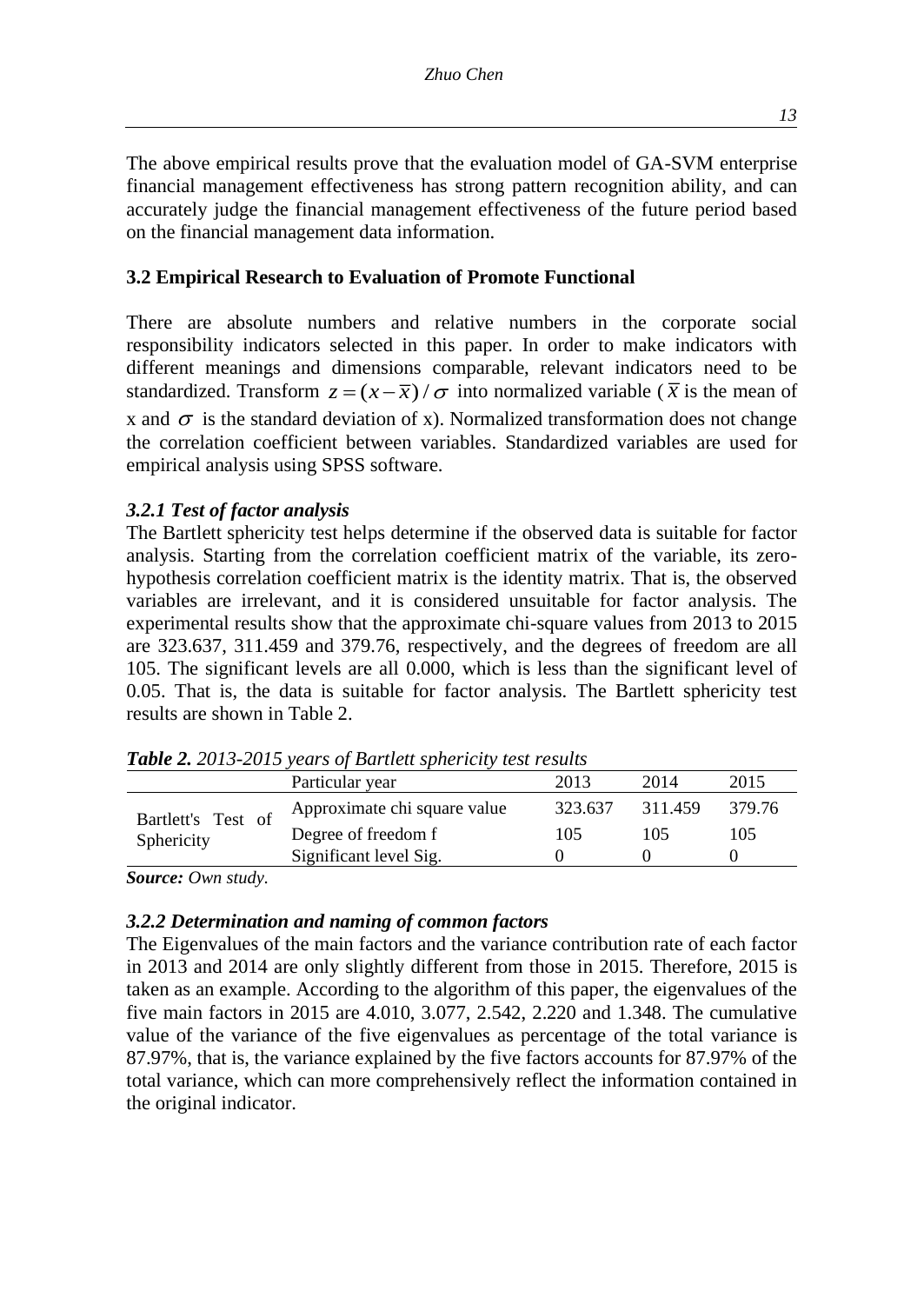At the same time, in order to make the main factor to be easier to explain, the variance of the correlation coefficient matrix is maximally rotated. The obtained eigenvalue, variance contribution rate and factor load matrix are shown in Table 3 and Table 4.

|               | Main factor                               |        |        |        |        |        |
|---------------|-------------------------------------------|--------|--------|--------|--------|--------|
|               | Characteristic value                      | 4.179  | 3.67   | 2.271  | 11.679 | 8.84   |
| <b>Before</b> | Contribution rate $(\%)$                  | 27.857 | 24.465 | 15.139 | 11.679 | 8.840  |
| rotation      | Cumulative<br>contribution<br>rate $(\%)$ | 27.857 | 52.322 | 67.460 | 79.140 | 87.979 |
|               | Characteristic value                      | 4.010  | 3.077  | 2.542  | 2.220  | 1.348  |
| After         | Contribution rate $(\%)$                  | 26.733 | 20.510 | 16.949 | 14.800 | 8.987  |
| rotation      | Cumulative<br>contribution<br>rate $(\%)$ | 26.733 | 47 243 | 64.192 | 78.992 | 87.979 |

*Table 3. The characteristic root and variance explanation of 2015 principal factors*

*Source: Own study.*

*Table 4. Factor loading matrix after rotation in 2015*

| Index                          | Factor 1 | Factor 2 | Factor 3 | Factor 4 | Factor 5 |
|--------------------------------|----------|----------|----------|----------|----------|
| Per capita income              | 0.853    | $-0.055$ | $-0.211$ | $-0.183$ | $-0.07$  |
| Total labour productivity      | 0.767    | 0.064    | 0.101    | 0.075    | 0.263    |
| Per capita public welfare fund | 0.695    | 0.185    | 0.235    | 0.14     | $-0.029$ |
| Net tax paid                   | $-0.01$  | 0.921    | 0.027    | $-0.031$ | 0.199    |
| Assets tax rate                | 0.083    | 0.857    | 0.053    | $-0.105$ | 0.1      |
| Number of employees            | $-0.07$  | 0.852    | 0.085    | $-0.117$ | $-0.134$ |
| Earnings per share             | $-0.182$ | 0.258    | 0.856    | 0.18     | 0.114    |
| Cash dividends paid            | 0.054    | 0.117    | 0.855    | $-0.087$ | $-0.042$ |
| Return on net assets           | 0.072    | $-0.123$ | 0.695    | 0.07     | $-0.218$ |
| Flow rate                      | $-0.071$ | $-0.114$ | $-0.006$ | 0.979    | $-0.081$ |
| Speed ratio                    | 0.019    | $-0.054$ | 0.055    | 0.983    | $-0.045$ |
| Asset liability ratio          | $-0.019$ | $-0.16$  | 0.048    | 0.974    | $-0.054$ |
| Interest protection multiple   | $-0.147$ | 0.097    | $-0.247$ | 0.71     | 0.156    |
| Donation                       | 0.01     | 0.182    | $-0.029$ | $-0.046$ | 0.898    |
| Donation income ratio          | 0.146    | $-0.11$  | 0.022    | $-0.105$ | 0.85     |

*Source: Own study.*

As can be seen from the above Table, the evaluation indexes X1, X2 and X3 have large load in the factor F1. Among them, X1 is the net amount of taxes and fees that are turned over, X2 is the asset tax rate indicator, and X3 is the employment number indicator. Therefore, F1 can be named as the business-to-government benefit factor. The contribution rate of the main factor F1 to the corporate social benefit variance is 26.733%, which is the main aspect of the corporate social benefit promotion function. Name F2 as the benefit factor of the company to employees, name F3 as the benefit factor of the company to shareholders, name F4 as the benefit factor of the creditor, and name F5 as the benefit factor of the enterprise for public welfare. These benefit factors can reflect the promotion of corporate financial management effectiveness to social benefits. The above analysis can be organized into Table 5.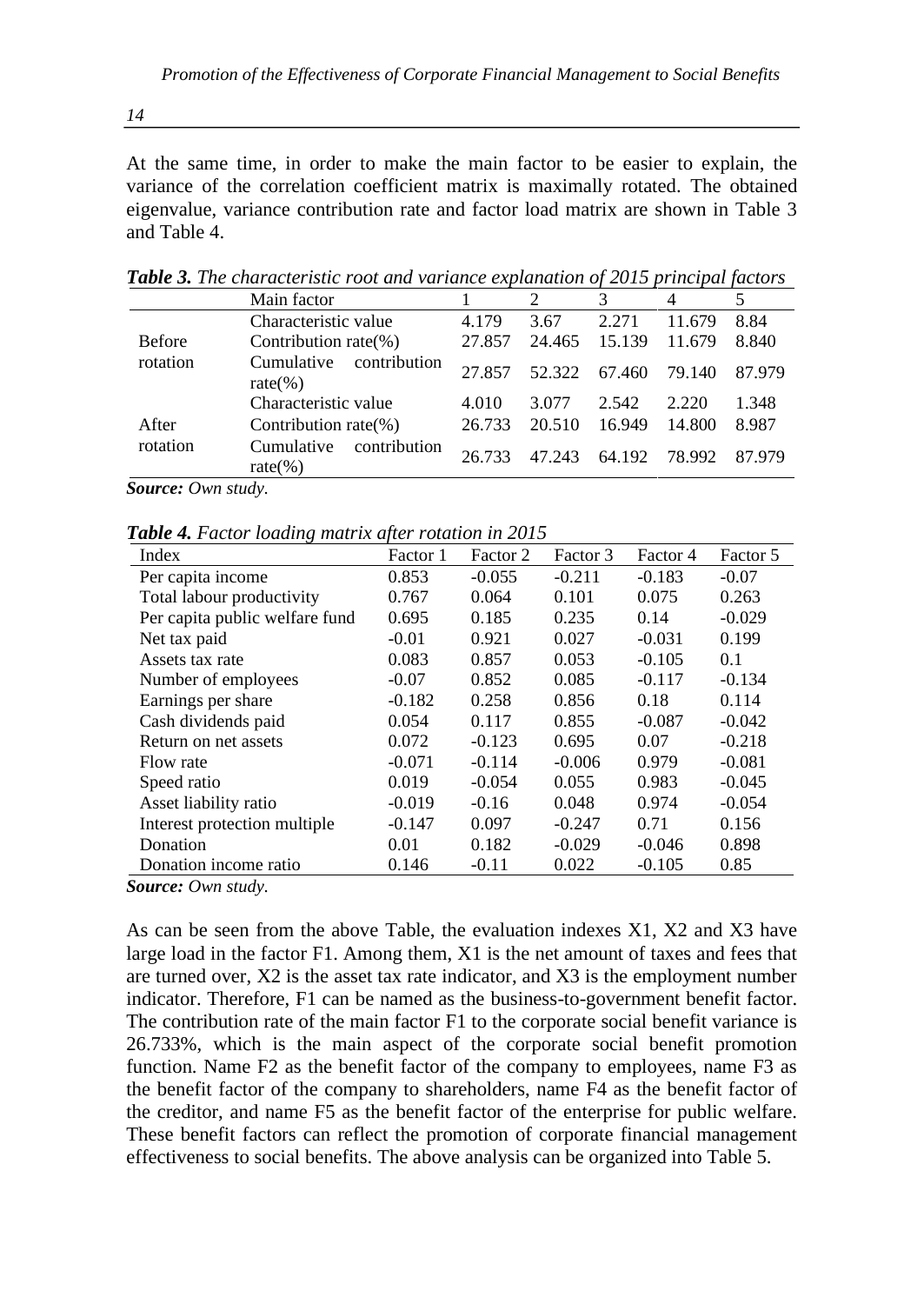| Factor name                                       | . <i>.</i><br>$\ddotsc$ . $\ddotsc$ is $\ddotsc$ if $\ddotsc$<br>Operational indicators                                           | Factor<br>loading               | Characteristic<br>value | Cumulative<br>variance<br>contribution<br>rate |
|---------------------------------------------------|-----------------------------------------------------------------------------------------------------------------------------------|---------------------------------|-------------------------|------------------------------------------------|
| Benefits to<br>the<br>government                  | $X_1$ =Net tax paid<br>$X_2$ =Assets tax rate<br>$X_3$ =Employment number                                                         | 0.921<br>0.857<br>0.852         | 4.01                    | 26.733                                         |
| Benefits for<br>employees                         | $X_4$ =Per capita income<br>$X_5 = Per$ capita public<br>welfare fund<br>$X_6$ =Total labour<br>productivity                      | 0.853<br>0.767<br>0.695         | 3.077                   | 47.243                                         |
| Benefits to<br>shareholders                       | $X_7$ =Earnings per share<br>$X_8 = Cash$ paid by<br>distributing dividends or<br>profits<br>X <sub>9</sub> =Return on net assets | 0.856<br>0.855<br>0.695         | 2.542                   | 64.192                                         |
| Benefits to<br>creditors                          | $X_{10}$ =Flow rate<br>$X_{11}$ =Speed ratio<br>$X_{12}$ =Asset liability ratio<br>$X_{13}$ =Interest protection<br>multiple      | 0.979<br>0.983<br>0.974<br>0.71 | 2.22                    | 78.992                                         |
| Benefits for<br>public<br>welfare<br>undertakings | $X_{14}$ =Donation and<br>sponsorship expenditure<br>$X_{15}$ =Donation income ratio                                              | 0.898<br>0.85                   | 1.348                   | 87.979                                         |

*Table 5. Analysis of corporate social responsibility factors in 2015*

*Source: Own study.*

### *3.2.3 Comprehensive score for promoting function*

The SPSS software can automatically generate the scores of the main factors, and calculate the comprehensive scores of the corporate social indicators of each company according to formula (18) in the algorithm. The data comes from the variance contribution rate in Table 5. From equation (9), the comprehensive score and ranking of the evaluated company can be calculated, as shown in Table 6. This Table is based on the order of 2013, ranked in descending order of scores; in 14 and 15 years, according the order of 2013 companies, the corresponding scores and rankings are filled in.

*Table 6. Comprehensive score and ranking of social benefit promotion function of sample enterprises in 2013-2015 years*

| $sum \nu \epsilon$ and $\mu \nu \epsilon$ is the $2010$ -2010 veurs |              |              |              |
|---------------------------------------------------------------------|--------------|--------------|--------------|
| Corporate name                                                      | $2013$ score | $2014$ score | $2015$ score |
|                                                                     | ranking      | ranking      | ranking      |
| G Jiao Tong Tang                                                    | $0.903 \; 1$ | $0.849$ 1    | 0.051 10     |
| The Changfeng<br>automobile                                         | 0.6872       | $0.429\;6$   | 0.775, 3     |
| <b>Hualing</b>                                                      | $0.66\,3$    | 0.792        | 0.9371       |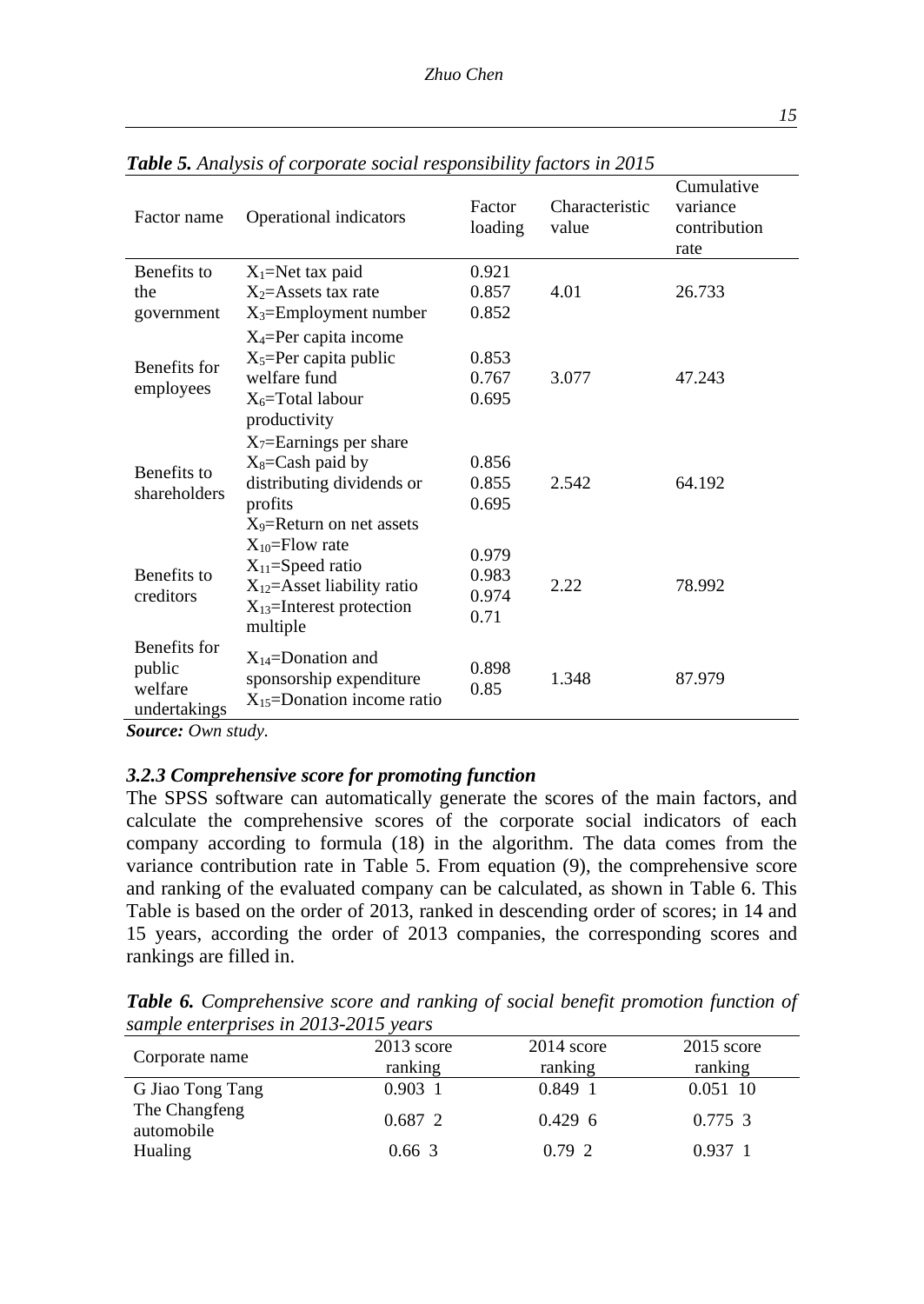| Hunan Torch A              | 0.478 4             | 0.68 12              | $0.035$ 11            |
|----------------------------|---------------------|----------------------|-----------------------|
| Electric wide              | 0.356               | 0.383 7              | 0.217 18              |
| <b>ZOOMLION</b>            | $0.294$ 7           | 0.541 5              | $0.363\ 5$            |
| G times                    | $0.25$ 9            | 0.304 21             | 0.115 14              |
| Silver China Electric      | 0.041 11            | 0.045 11             | 0.034 15              |
| Power                      |                     |                      |                       |
| Average value              | $4.52\times10^{-6}$ | $2.3 \times 10^{-7}$ | $1.84 \times 10^{-6}$ |
| Standard deviation         | 0.398               | 0.405                | 0.415                 |
| $\alpha$ $\alpha$ $\alpha$ |                     |                      |                       |

*Source: Own study.*

#### **4. Discussion**

### **4.1 Discussion on GA-SVM Based Evaluation Model**

This paper takes the financial data of listed companies as the research object. Through empirical research, the GA-SVM evaluation model of financial management is constructed. The main conclusions are as follows: The financial data of the listed company is effective and has strong predictive ability. Through the mining of financial management data of listed companies, the future financial status can be predicted. The empirical test proves that the evaluation model based on GA-SVM can more accurately evaluate the effectiveness of financial management of the company and provide the reliable premise for the analysis of social benefit promotion function.

### **4.2 Discussion on the Comprehensive Score of the Promotion Function**

The average composite scores of companies in 2013, 2014 and 2015 are  $4.52 \times 10^{-6}$ ,  $2.3 \times 10$ -7 and 1.84 $\times$ 10-6, respectively, with the highest average score in 2013 and the lowest in 2014; the standard deviations are 0.398, 0.405 and 0.415, respectively. The analysis results of the above data are consistent with the actual results, which show that the model is effective. If the average level is set as the measure of the promotion function of social benefits, then in 2013, half of the companies' corporate social benefits are better and the standard deviation is the smallest, which indicates that the company's comprehensive score has the smallest deviation.

However, the standard deviation is still large, which shows that the gap between companies is very obvious. It can be seen from Table 6 that the pharmaceutical manufacturing industry has the good social benefit, and the ranking of Jiuzhitang Pharmaceutical has been relatively high, while the ranking of the information technology industry has generally declined.

It can be seen that the promotion function of corporate financial management effectiveness to social benefits is influenced by the industry in which the company is located.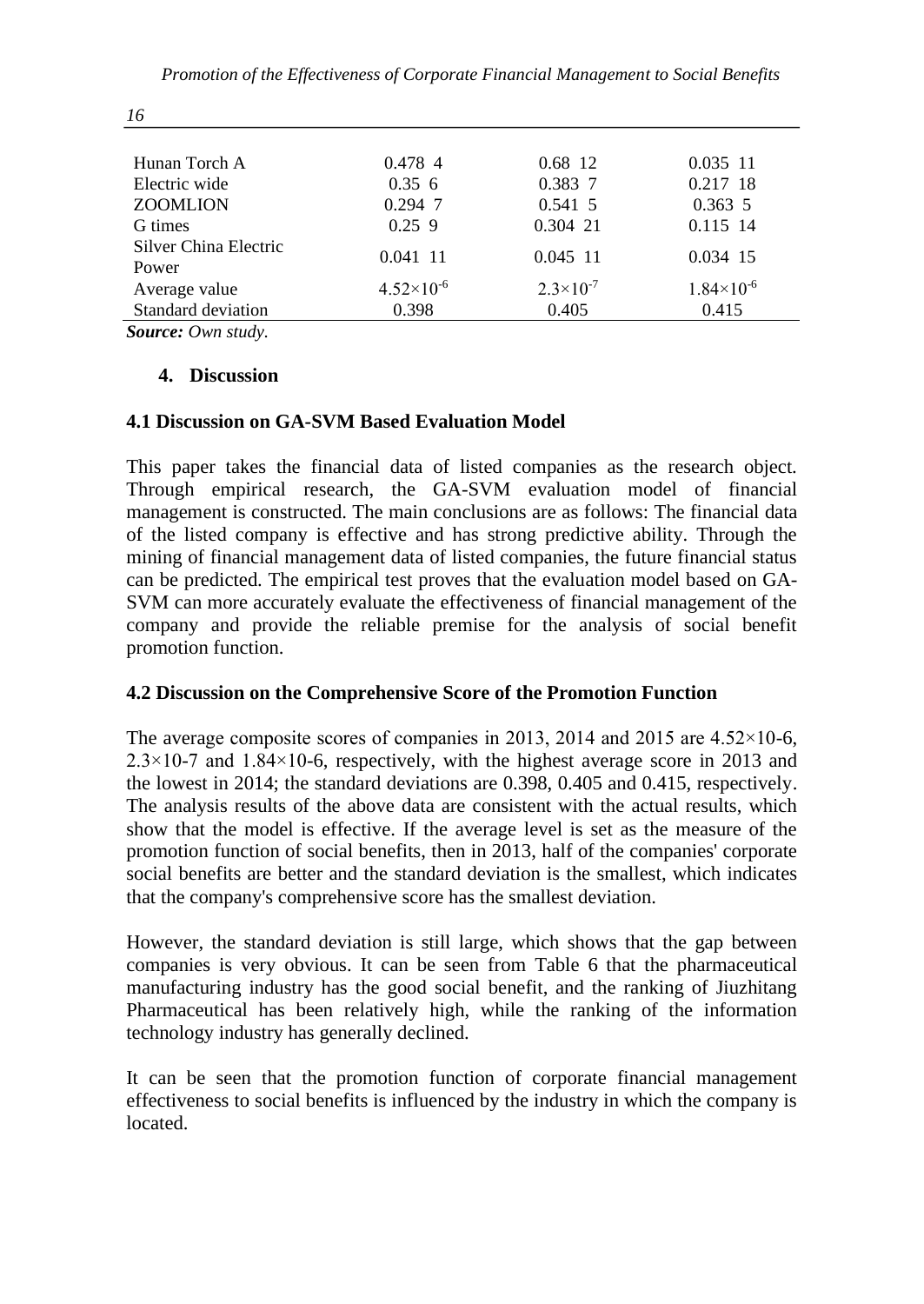#### **5. Conclusions**

The analytical approach to the effectiveness of corporate financial management in promoting social benefits is proposed. According to the empirical results, it can be clearly known the overall status of each company's promotion function of social benefit and the position of the specific five aspects in the evaluated company. The benefits of the enterprise to the government, the benefits of the company to the employees, the benefits of the company to the shareholders, the benefits of the enterprise to the creditors, the benefits of the enterprise to the public welfare undertakings). Which aspects of the benefits are done well, and which aspects are not enough can be clearly understood, which has guiding significance for the overall development of benefits, and also provides the scientific method for evaluating the performance of corporate social responsibility.

Introducing the promotion effect of corporate social benefits into the existing evaluation system, it can continue the evaluation of the effectiveness of traditional enterprise financial management, conduct the more comprehensive, in-depth and scientific analysis of the production and operation, provide more practical financial management information to promote sustainable business.

First is to help enterprises to obtain more social profits while taking legal responsibility to avoid the risk of being terminated. Let them know that taking social responsibility is to create benefits for the company; Second is to help enterprises make scientific decisions; Third is to tie the interests of enterprises and social benefits so that the development of enterprises can promote the improvement of social benefits.

#### **References:**

- Baptista, I., Irvine, B., Fleskens, L., Geissen, V., Ritsema, C. 2016. Assessing the Biophysical Impact and Financial Viability of Soil Management Technologies Under Variable Climate in Cabo Verde Drylands: The PESERA‐DESMICE Approach. Land Degradation & Development, 27(7), 1679-1690.
- Cantuarias-Villessuzanne, C., Weinberger, B., Roses, L., Vignes, A., Brignon, J.M. 2016. Social cost-benefit analysis of hydrogen mobility in Europe. International Journal of Hydrogen Energy, 41(42), 19304-19311.
- Claxton, L., Taylor, M., Kay, E. 2016. Oral health promotion: the economic benefits to the NHS of increased use of sugarfree gum in the UK. British Dental Journal, 220(3), 121- 127.
- Dang, W., Yi, A., Jhamnani, S., Wang, S.Y. 2017. Cost-effectiveness of multidisciplinary management program and exercise training program in heart failure. The American Journal of Cardiology, 120(8), 1338-1343.
- Dembek, K., Singh, P., Bhakoo, V. 2016. Literature review of shared value: a theoretical concept or a management buzzword? Journal of Business Ethics, 137(2), 231-267.
- Eun, C. 2018. International Financial Management Custom for Liverpool. Journal of the Operational Research Society, 26(4), 827-845.